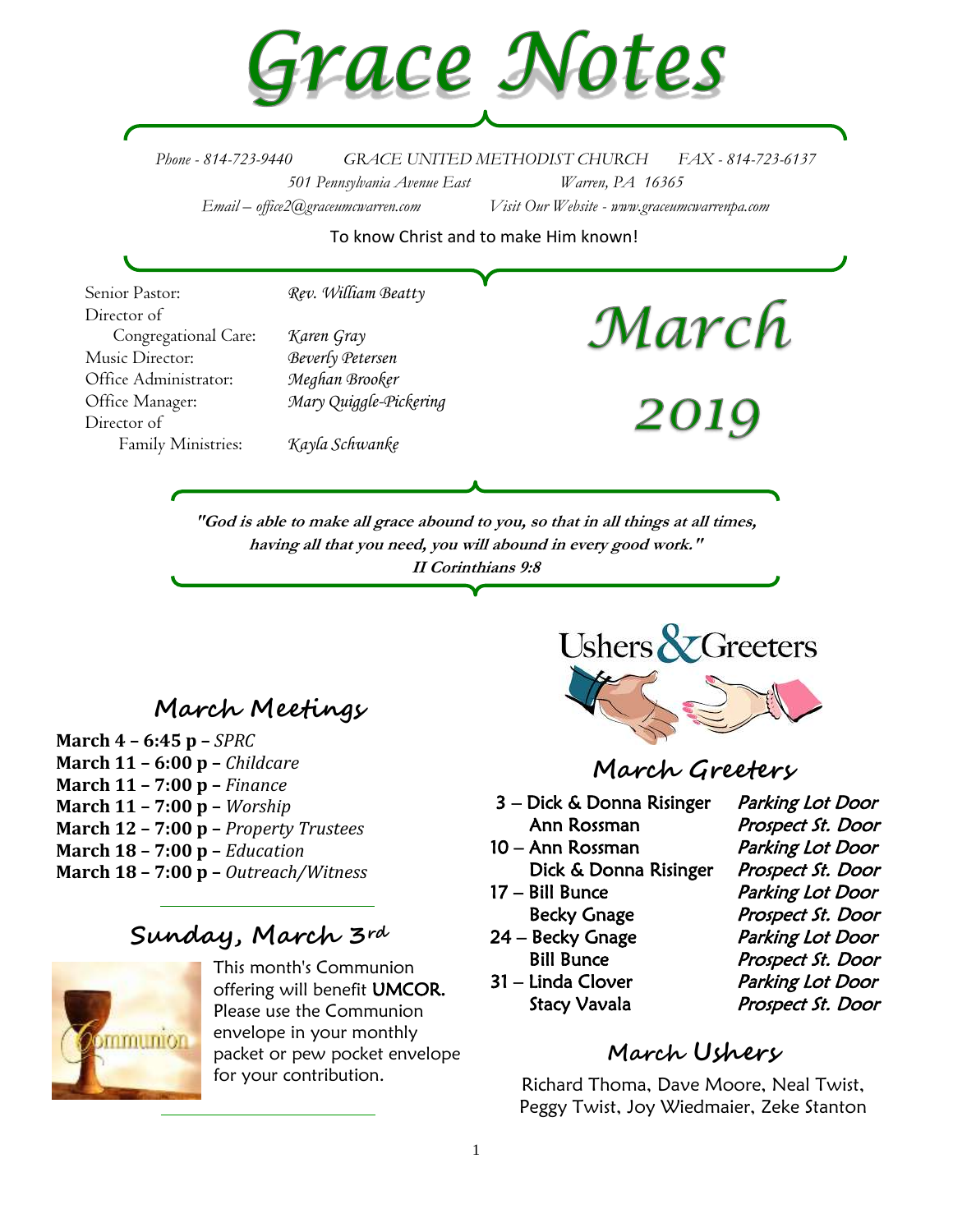

# **Do You Remember…?**

y daughter asked me once if I remembered an actress from a Disney Channel show. I y daughter asked me once if I remembere<br>an actress from a Disney Channel show. I<br>did – we generally watch/listen to a good sample of the media our kids are consuming. So this actress is engaged to the drummer of her favorite band and we had a brief conversation about them. No big deal – happens all the time in our lives, right? Someone says, "Hey, do you remember…" something… a person, an event, a happy or difficult time…

It got me thinking about remembering, though. I've shared before about the first time Lori and I met. I remember being funny and charming…she remembers me being a big jerk… Funny that. We both experienced the same thing, but remember it differently. Somewhere in between is probably what really happened (perhaps I *tried to be* funny…but it came off really badly). Fortunately, we both look back fondly on that day as the day we met – and the wonderful things that have been a part of our lives ever since. So we *remember* that day, but we don't *re-live* that day. If we had a difficult relationship, if now 30+ years later we had grown far apart instead of closer together, we might be tempted to constantly re-live that first meeting, wishing somehow it had been different, wishing somehow things had turned out differently. But we don't. Both of us can smile as we talk about the day we met – and I was a big jerk.

There's a huge difference between remembering and re-living in our faith as well. When the people of Israel were led out of bondage in Egypt they came to the Red Sea with Pharaoh's army hot on their heels. Slaughter was imminent – but God intervened, parted the Red Sea ("as dry ground" no less) and they fled across the Sea to deliverance, while the waters crashed down on the Pharaoh's army, drowning them. Time and again, for generation after generation, the people of Israel would look back and remember that moment of deliverance, and be

reassured that God does not leave the faithful. Passover is about remembering – remembering how God began that deliverance by "passing over" the faithful in the final plague on the people of Egypt.

Jesus celebrated the Passover meal with His disciples. But he changed things in the ceremony, in the remembering what God had done, he pointed out that God was still working, still doing. And so he took the bread and the wine and said that it was his body and his blood, broken and shed for the forgiveness of sins. And he said, "Remember."

Remember what God has done. Some days, I know it feels like God is really far away, that God doesn't seem interested in what's happening to me. King David observed, "For God alone my soul waits in silence; from him comes my salvation." Waiting. God is not moving – but David will wait. Then he asks, "How long will you [my enemies] assail a person?" How long does this have to go on? But he remembers. He remembers who God is, what God has done, and repeats "For God alone my soul waits…" David calls God his rock and salvation, his fortress. God is our refuge. No matter what happens around us, remember who God is. "Once God has spoken; twice have I heard this: that power belongs to God, and steadfast love belongs to you, O Lord. For you repay to all according to their work." (Psalm 62)

Remembering should help us to move forward. Remembering should never mire us in the past. Remembering even the difficult things should point us toward tomorrow, not toward yesterday. If God delivered the people of Israel from the threat of the Egyptian army, surely God will deliver His people again. In Jesus, God made a way to deliver us from sin and death. Surely God continues to deliver us in Christ today. Circumstances are deceptive. We will all experience difficult things. But, like King David, we can choose to remember God – what God has done, who God is – and trust that God is not done with us yet.

Do you remember… what God has done?

In Christ's Love, Pastor Bill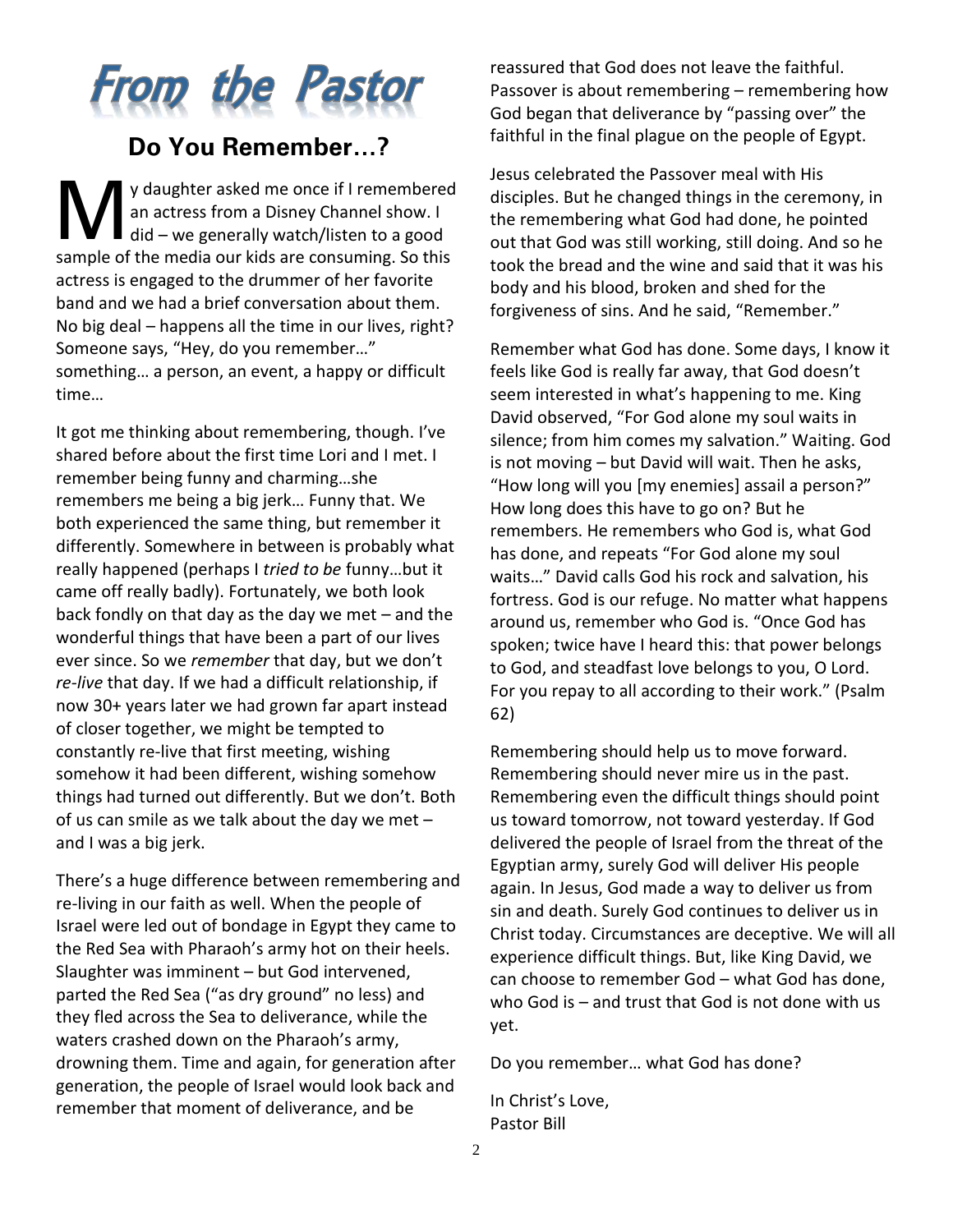

hat a month! It seems that the big snow storms only came on Wednesdays and Sundays, making it extra hard for the faithful hill people to get to church. But they came despite the weather. One of the bad Sundays there were almost as many in the choir as there were in the pews. Thank you, dear, sweet choir, for toughing it out, and thank you, hill people, especially, for rising to the occasion!! W<sub>W</sub>

The baby contest is on the wall outside the choir room. Stop and look. It'll make you smile. After all of us have guessed, the names will appear over the appropriate babies and the prize(s) will be awarded.

The music this past month was made more beautiful by soloists: LuAnn S, Renee M, Beth M, and Vickie M. Thank you, ladies – you are wonderful.

In the midst of the storms and cold, we suffered the loss of one of our faithful hill people. Nancy Zaffino joined the choir shortly after I came to Grace. The original Agape Class was in charge of the service and they had a choir. Nancy stood near the organ, and after church I suggested that a pretty voice like that needs to be in a good choir. From that moment on Grace Choir had a singer who was there for absolutely everything!! The amazing part of that was that she lived just a few miles from Kane in Ludlow. That was almost 100 miles a week to sing… and her husband drove her… and she was always early… more than amazing! It was even made better for her to sit next to her mother, Billee Nulph. Nancy loved her family and her "children" in school who she often asked prayers for. We were in the midst of weekly prayers for Emmett, her grandson, when she missed 2 weeks, which was unusual.

The next Tuesday we got the news that she was gone. It hit the choir like a bomb – we were all stunned. We talked about what we could do and singing for the funeral was the best at the moment. We chose 4 anthems, 1 of which she had said was her favorite anthem, "Borning Cry." I picked out

some hymns and after the bulletin was finished, I discovered my list of the choir's favorite hymns. Would you believe – her favorite was "Hymn of Promise"?... the second hymn in the service.

The funeral was on a Saturday and there were 24 choir members singing… It was a wonderful service not only music-wise, but what Pastor Bill said as well as others who spoke.

She always wrote her name on every anthem and the sopranos make sure that her anthems are a part of someone's music every Sunday.

A pretty voice, a beautiful smile, love and friendliness to everyone… may we all take these qualities and practice them. We miss you, Nancy – God be with you 'til we meet again.

Come to church-

*Beverly Petersen*

# *From the Director of Congregational Care*

awoke with a sinking knowledge that I hadn't written my newsletter article which was due in a few days. My ideas that should have been written down now seemed unimportant. A different theme came to mind that the title, "should have" seemed more relevant. I

I've lost the phone number of my childhood friend and I've exhausted attempts to contact her on my own, but I'll trust God will make a way for us to reconnect.

I was reminded of a time when our high school gang enjoyed the years following graduation. We attended each other's wedding showers, weddings, baby showers and mother's club.

In our mid-twenties Shirley became ill with a disease we knew nothing about. She gradually quit attending our get togethers.

We should have brought those gatherings to her. We should have visited but life was so busy with toddlers and all.

Finally, we made a date to see her. That morning her obituary was in the paper. We should have gone before. We certainly lived with regret and learned a sad lesson.

We all have things we should do like mending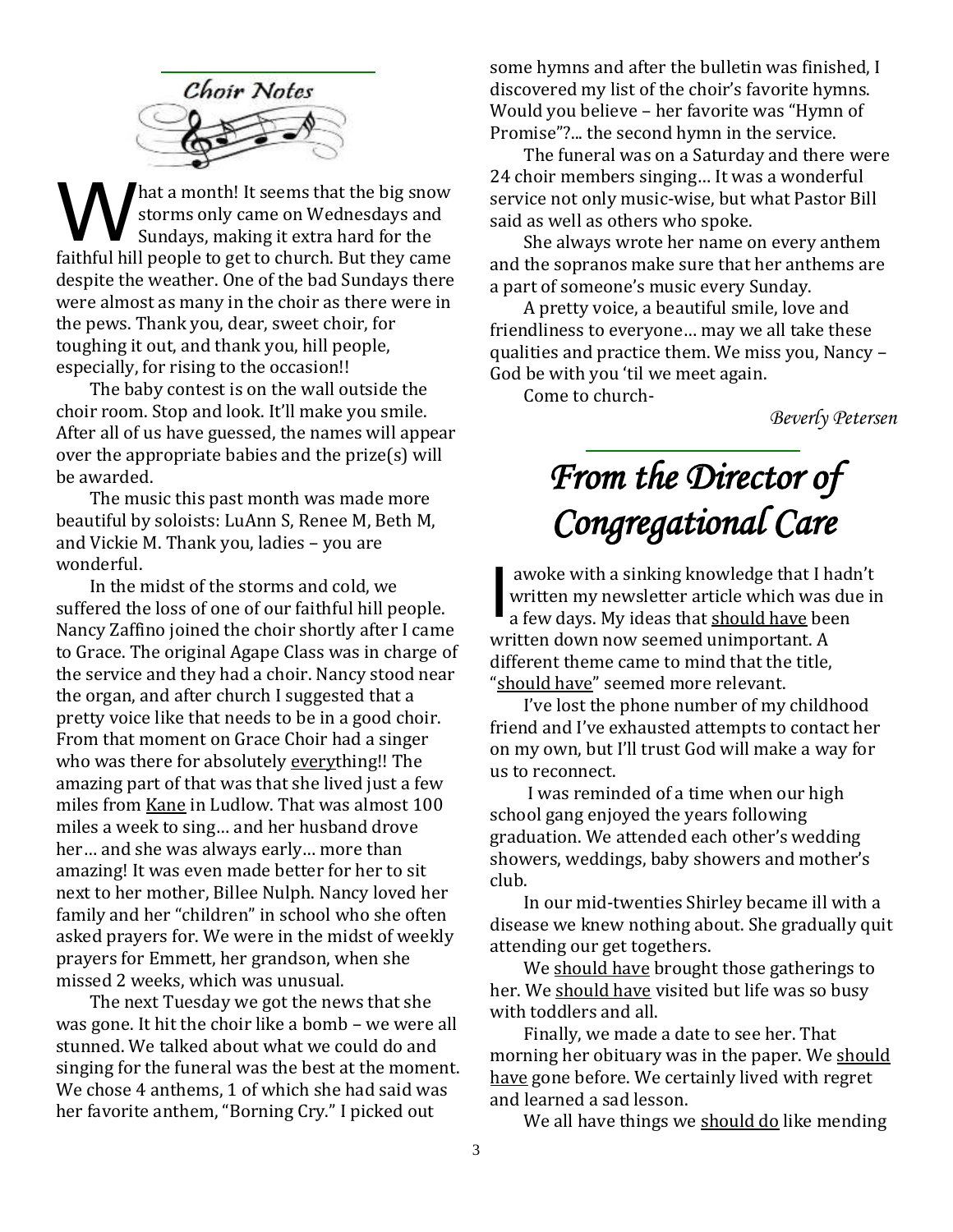relationships, nurturing good ones and establishing new ones. Please don't wait.

If we ask God to guide us each day and obey His leading our lives would have more dids than should haves.

I should have reconnected with Andrea by the time you read this article. I'm not waiting for some day or a more convenient time. Other things may have to move down my list of priorities.

During these days of cabin fever, why not get your address book out and make that phone call or write a quick note to your someone you should reach out to with the love and life of Jesus Christ? You could warm up their wintery day. Shouldn't you.

> *Grace, mercy and peace, Karen D. Gray*



ur Preschool Valentine Dinner was a great success with a nice size group in attendance. Everyone seemed to enjoy being able to visit with other preschool families and eating some great food. The children sang some songs for everyone and were able to show off our room and some of their projects and accomplishments. A BIG THANK YOU to the preschool board members that helped organize the food and clean up after the dinner. We have some long- time members that have the dinner down to a science which allows Brenda & I to visit with families and enjoy the evening. We also appreciate Tristan for setting up and taking down all those tables and chairs! O

Our current afternoon class has registered for Kindergarten and are excited about seeing where they will go to school next year. The 3-year-old class is completing their color books and we will be celebrating "rainbow day" with songs, treats and games.

Will March come in like a lion or a lamb? Will the

leprechaun visit our classroom and leave us some gold? As we celebrate Dr. Seuss's birthday, keep our eyes open for "visitors" and keep track of the weather, we look forward to our crocuses coming up to tell us that SPRING is officially here! We still have openings for the 2019-2020 schoolyear so if you know of anyone looking for preschool for their child, registration forms are available in the church office or by calling 723-8011. Brenda & I feel fortunate every day to experience the joys of working with these children!

Check out our Facebook page:

#### [www.facebook.com/GracePromisePreschool](http://www.facebook.com/GracePromisePreschool)

There will be an OPEN HOUSE for our preschool and daycare programs on Tuesday, March 5 from 6:30 p.m. - 7:30 p.m. if you would like to stop by and check out the rooms and meet the teachers. ~Trish Gentilman

e are on the home stretch to seeing the spring flowers. It's just a matter of time by now. There are a few W



different things that will be happening in March. The youth will be planning on doing the 30-hour famine. It's where they will fast without any food for 30 hours to help raise awareness to ending world hunger. 30-hour famine is put out by World Vision. Along with the famine, they will have done a 4-week study that World Vision put out this year prior to famine weekend. For the famine time, they have talked about doing a lock in at the church. No worries, the kids get to drink all the water they want and a cup of juice every hour. The famine weekend is going to be March 15-16. At the end they will have a meal together.

As for the families, I would like to do a movie night at 6 pm on Friday, March 22 in Higginbotham Hall. We will be watching Grace Unplugged. Bring a friend! Popcorn and drinks will be provided. ~Kayla Schwanke – Director of Family Ministries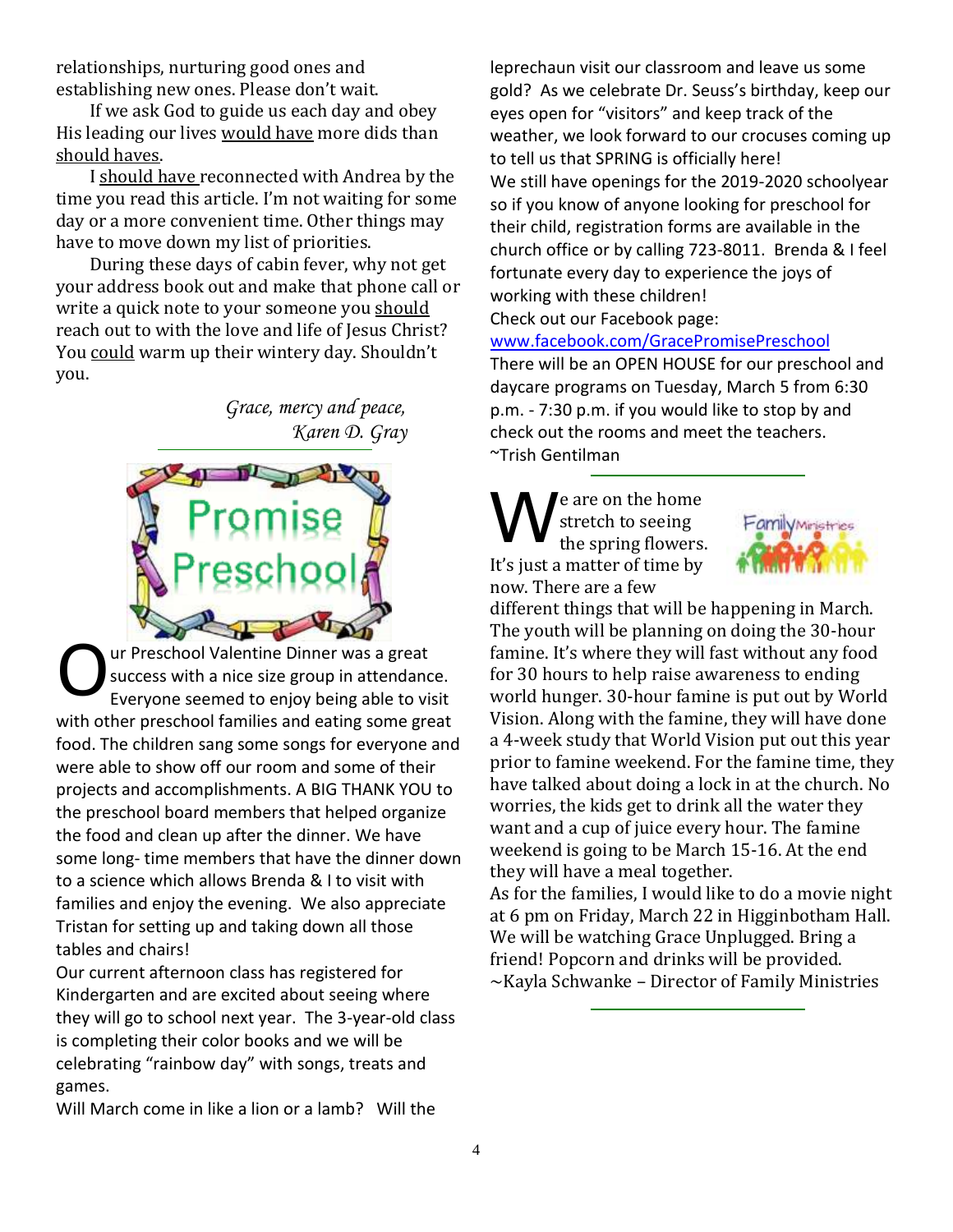ith March already upon us we will be working on our spring fundraiser. We will be having a baked potato bar Sunday, March 31<sup>st</sup>. All proceeds will benefit Promise Preschool and Care with Grace Daycare. W

We have also been planning our summer events. We are asking the Church



congregation to come visit our class. If anyone would like to come share a story, do a craft/activity, or talk about an exciting profession, please contact the daycare.

We welcome you to join us for our preschool and daycare open house Tuesday, March 5<sup>th</sup> from 6:30-7:30 pm if you have any questions or if you just want to tour our facility.

~Jolee Cradduck & Irene Garris, co-directors



During Worship *9:30 a.m. (0-2 yrs.) ~* 

*11:00 a.m. (0- 5 yrs.)*  **March 3** *–* Anna Peterson **March 10 –** Becky Fuller **March 17 –** Anna Peterson **March 24 –** Becky Fuller **March 31 –** Anna Peterson

To the Widow's Luncheon Committee, Thank you so much for the wonderful luncheon. The food



was delicious, the company was delightful, and the laughs were cherished. Every detail from the decorations to the place settings were lovely and special. We so appreciate the attention and love from our Grace Church family!

Sincerely,

The Widow's Luncheon Attendees.



**Our budget the month of January 2019:** *Other income consists of funds from Sunday* 

*School, Room Rental, Bible Studies, Literature Tables, Fitness Ministry, Easter, Christmas, and Misc. Income.*

| <b>BUDGET</b>                      | 2019      | 2018      |  |  |  |  |  |
|------------------------------------|-----------|-----------|--|--|--|--|--|
| <b>Other Income:</b>               | 5,819.94  | 3,055.15  |  |  |  |  |  |
| Offerings &                        |           |           |  |  |  |  |  |
| <b>Tithes</b>                      | 25,025.40 | 33,425.06 |  |  |  |  |  |
| <b>Total Income</b>                | 30,845.34 | 36,480.21 |  |  |  |  |  |
| <b>Number of Sundays:</b>          | 4         | 4         |  |  |  |  |  |
| <b>Borrowed</b>                    | 0         | 0         |  |  |  |  |  |
| <b>Expense:</b>                    | 38,029.29 | 31,177.05 |  |  |  |  |  |
| Attendance:                        | 715       | 906       |  |  |  |  |  |
| <b>Connectional Apportionments</b> |           |           |  |  |  |  |  |
| Obligation-                        | 3,330.00  |           |  |  |  |  |  |
| Paid                               | 3,330.00  |           |  |  |  |  |  |
| Ahead (Behind)                     |           |           |  |  |  |  |  |
| Percent of year to date paid 8%    |           |           |  |  |  |  |  |

**His income**: Was \$5,634.87 higher in January 2018 compared to January 2019 **Our expenses**: Were \$6,852.24 higher in January 2019 compared to January 2018

Submitted by: Alice Bonnell, Finance Chair

#### **Flock Talk!**

**The Least of These** This winter has been a perfect opportunity to shine a light on



Covered By Grace. There is a whole other world happening outside our front doors, mostly when no one is watching. I have been fortunate to be at the church most evenings to witness some of the interactions that have touched lives. Let me give a few examples . . .

One evening as a father began taking several items off the line, his little boy said, "Dad, there's enough for all of us!" I wonder how many times there hadn't been enough for little ones. A young woman shows up fairly regularly, without taking anything. I hear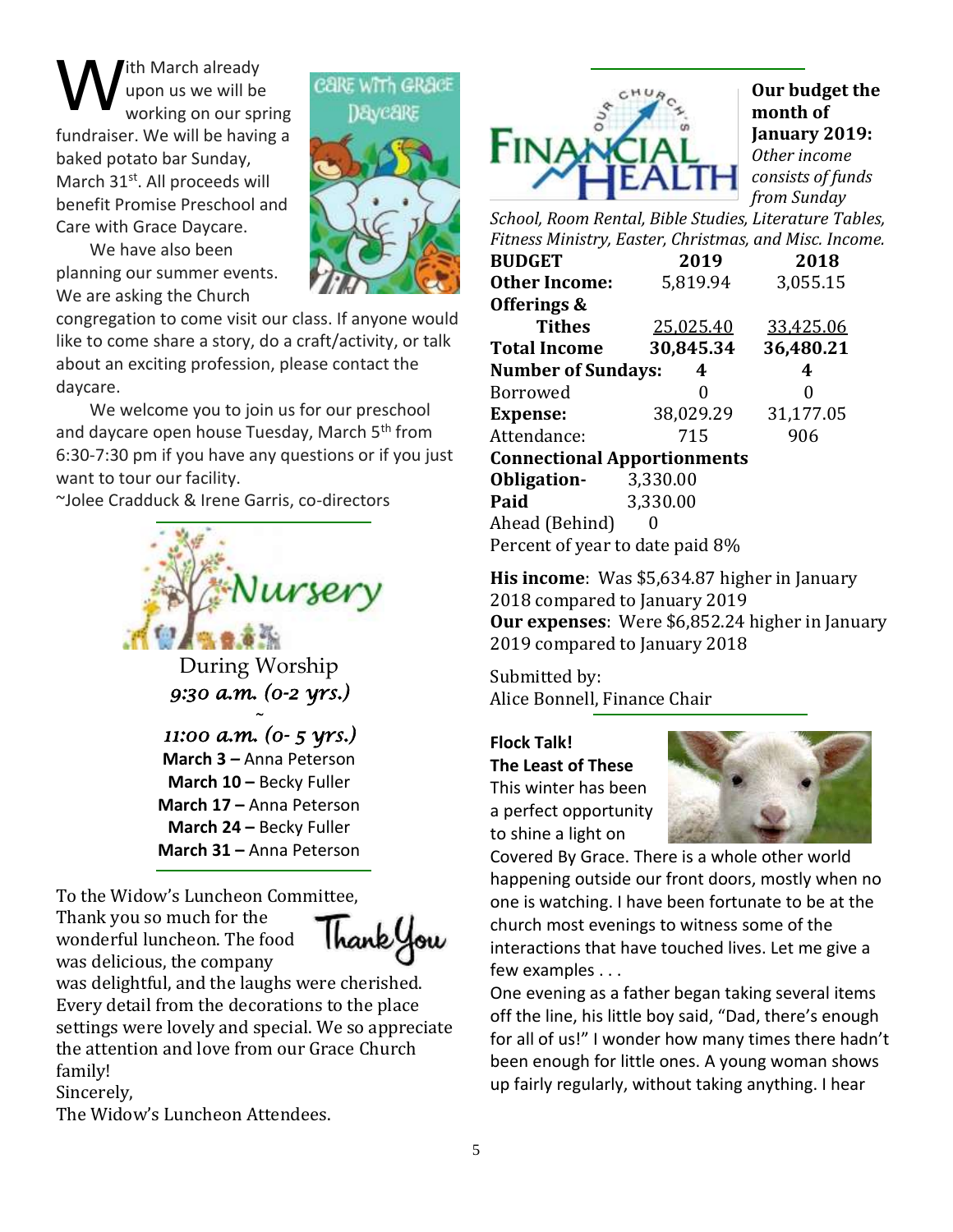her on her cell phone saying "I'm at the church". This happens often and she says it as casually as you or I would. The difference is that she doesn't know what is inside. An elderly man stops by occasionally and last week he dropped an item. It was obvious that his hands were very shaky. I quickly grabbed a bulletin, but when he saw someone move inside, he simply disappeared onto the street. Lastly, one evening a man opened the door and said, "I need to talk to someone". Pastor Bill, who was home at the time, responded in seconds. I had the privilege of hearing our pastor go into four-wheel drive with his shepherding.

This is what happens on our front porch. These are the people we seldom see and who don't see the inside of our church. But, they see and feel Christ working in their lives. How very grateful we are to the Covered By Grace volunteers and to the Yarn Angels who sacrifice time and energy to bring warm relief. Thank you to Outreach and Witness Committee for steering this ministry. Truly, we become the eyes and the ears, and the hands and the feet. Our Covered By Grace ministry is like a lantern pointing the way to Grace Church. Even more, it is serving the way Christ instructed us. The making of a disciple might take one very small step at a time. Much like bringing the lost lamb back to the fold. God bless these hands that give! Sue Toombs, Lay Leader



**New Member Classes** Quite a number of people have indicated that they are interested in becoming members here at Grace Church. **Sunday, March 17th at noon** we will have a **New Member Interest** 

**Meeting**. Whether or not you have already indicated so, if you want to join Grace Church please come to the meeting!! Classes will be held on Tuesday evenings beginning **Tuesday, April 23rd from 6:00- 7:00** and running for 6 weeks.

Here at Grace Church, we would never require anyone to become a member to participate in ministry and worship here. Membership is a choice that some of us make as a commitment to the local church which carries with it several rights and several

responsibilities. For example, only full members can vote on matters which affect the whole church (we call a special meeting called a Church Conference for those kind of votes) and there are some committees which can only be chaired by full members of Grace Church.



Outreach Ministries will be hosting another

Rummage Sale on **Saturday, April 27th** from 8 a.m. to 2 p.m.! This will raise money to benefit Grace Church Outreach ministries. Please bring your treasures to donate on Thursday from 5-7 p.m. or Friday from 4-6 p.m. (Remember, no adult clothes, please.) We also need **VOLUNTEERS** to help with this auspicious event! Please contact Chuck Keeports (688-8534) with questions or to sign up!

Our hearing assist system is back in working order! If you require assistance hearing worship services, please ask a sound technician or an usher for a device.





The women of Grace Church have again been asked to serve one of the community Lenten Soup and Pie luncheons at First UMC. Our date to serve will be

Thursday, March 21. Anyone interested in helping on that day, or on Tuesday, March 19 (when we will make the soup), is invited to join us. We will need pies furnished as well. Signup sheets for workers and pies will be available beginning March 3 in Wesley Parlor and Higginbotham Hall. Watch for further details. Please call Marge Smith, 723-2551, Linda Knapp, 726-1199, or the church office for more information or to sign up for any part of this fun event to help serve our community.

The Grace Church Food Pantry is in need of boxed jello and pudding mix; canned meat – spam, ham, tuna; and canned



fruit at this time**.** Thank you to all who contribute to the Grace Church Food Pantry!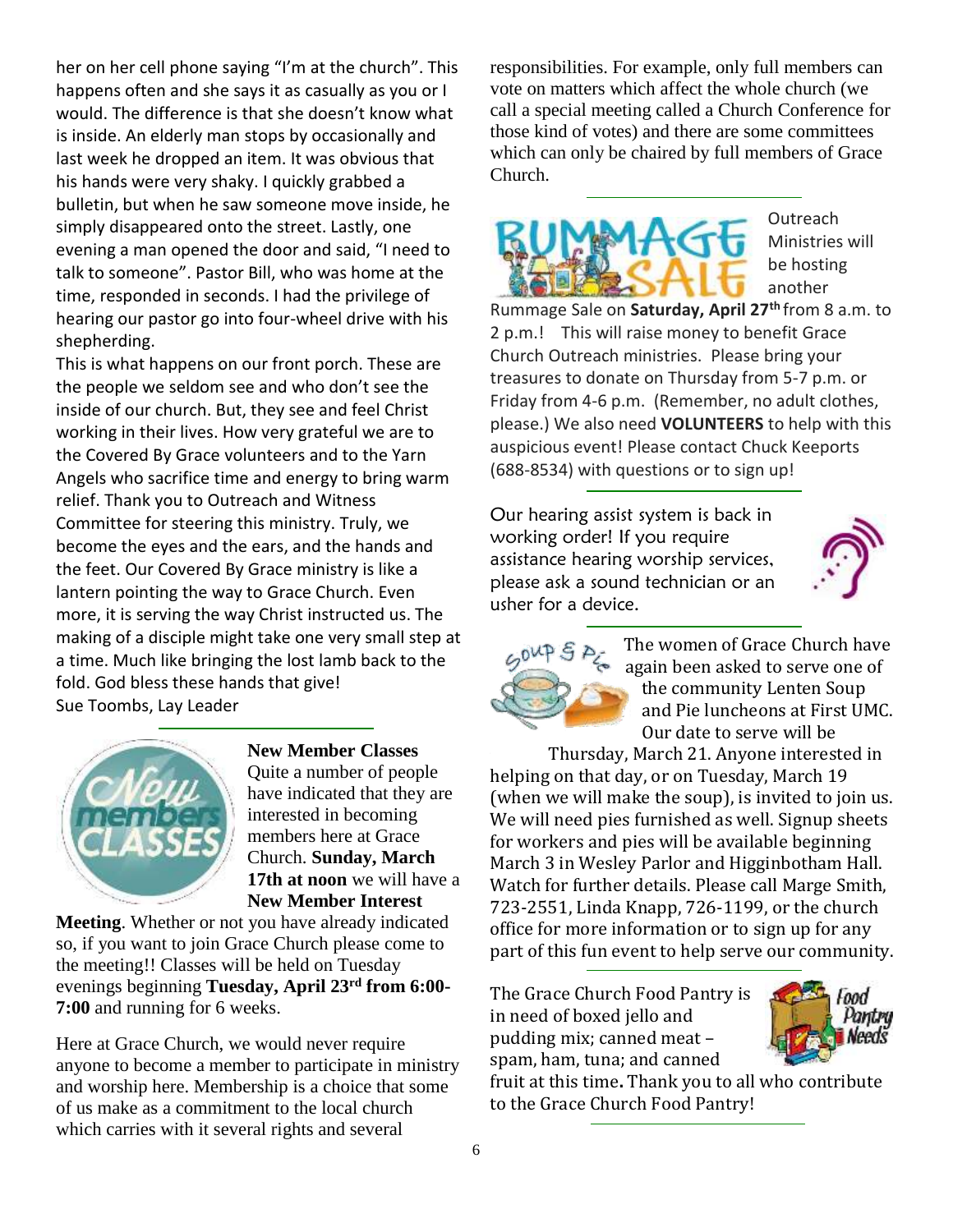

**Grace Fitness Health Series**

The third series of our health presentations is titled "Fortify Your Bone Density". It will be held on Monday, March 25th from 6:45-7:45pm in Higginbotham Hall. Every year there is new information concerning our bone density, especially in relation to our diet. Weight bearing exercise strengthens our skeleton, but our diet fortifies it. Exercise buys us time, our choice of food is preventive maintenance. Our bodies are a testimony to God's intricate design and workmanship. We heal and we restore and we use the intelligence He gave us to rebuild our foundation. The human body has a dynamic framework that responds quickly to positive changes. God created us to have a lifetime warranty and He provides so many opportunities for us to thrive. Our understanding and sincere effort allows us to be ever grateful for our health.



#### **VOLUNTEERS NEEDED FOR TWO LOCAL MINISTRIES**

The Outreach/Witness Committee is offering 2 opportunities for mission work in Grace UMC's area:

THE SHARING PLACE and the KANE DISTRICT RAMPS MINISTRY:

## THE SHARING PLACE:

This ministry involves the set-up, serving, and clean-up of a meal offered at Warren's First Presbyterian Church (300 Market St.) on Thursday afternoons. This is something Grace Church's members supported for many years until 2018. We used to have three teams of 8 to 10 people each. Each team served two to three times per year. Four people for each team provided desserts each time their team was responsible to serve the meal.

Last year we were not able to encourage enough people to form even one team for 2019. Other churches have stepped in to take the place of Grace UMC since it was no longer participating, but we would like to have our members involved in this local mission work once again, because it is a way to reach out to the community for Christ. We are hoping enough people will agree to help with this ministry that we can form two teams to set-up, serve, and clean-up the Thursday meals which we are assigned to do in 2020. Why ask this so early in the year? Because the schedule for each year is completed before the fall of the previous year. So, the Outreach/Witness Committee needs to know the names and contact information of volunteers by July 1.

There is a way you can be involved **THIS** year. Praise Fellowship's members are serving and providing desserts twice monthly throughout 2019. They would be happy to have some help. If you are interested in "testing the waters" or learning how the set-up, serving, and clean-up process works, you may come alongside a Praise Fellowship team on any of their scheduled Thursdays; we have the dates.

There is no cooking involved. First Presbyterian Church provides the chef. Even the desserts can be purchased at the store and don't have to be home-made. **The schedule for the Thursdays is as follows**:

- Early volunteers report at 3:00pm (Usually 3 people). The duties are to set tables, prepare beverages, dish desserts, and whatever else needs done.
- Other servers are to arrive by 4:00pm. Meal service begins at 4:30 and goes to 5:30. Be prepared to clean up the dining room and the kitchen. All helpers get to eat as a group, and, in general, cleaning is completed by 6:00 pm.
- Dessert people: Bring your dessert of choice to First Presbyterian's kitchen by 3:00pm that day. (Desserts can be one 9 by13 pan (cake or other dessert) OR 4 dozen cookies, OR 2 dozen cupcakes, etc.)

Remember, each team serves only 2 to 3 times a year. Please give your name and contact information (mailing address, telephone number, and e-mail, if you have one) to Renee Magnuson (438 Buchanan St., Warren, PA 163665; (814) 726-7890; [radmagnuson@gmail.com.](mailto:radmagnuson@gmail.com)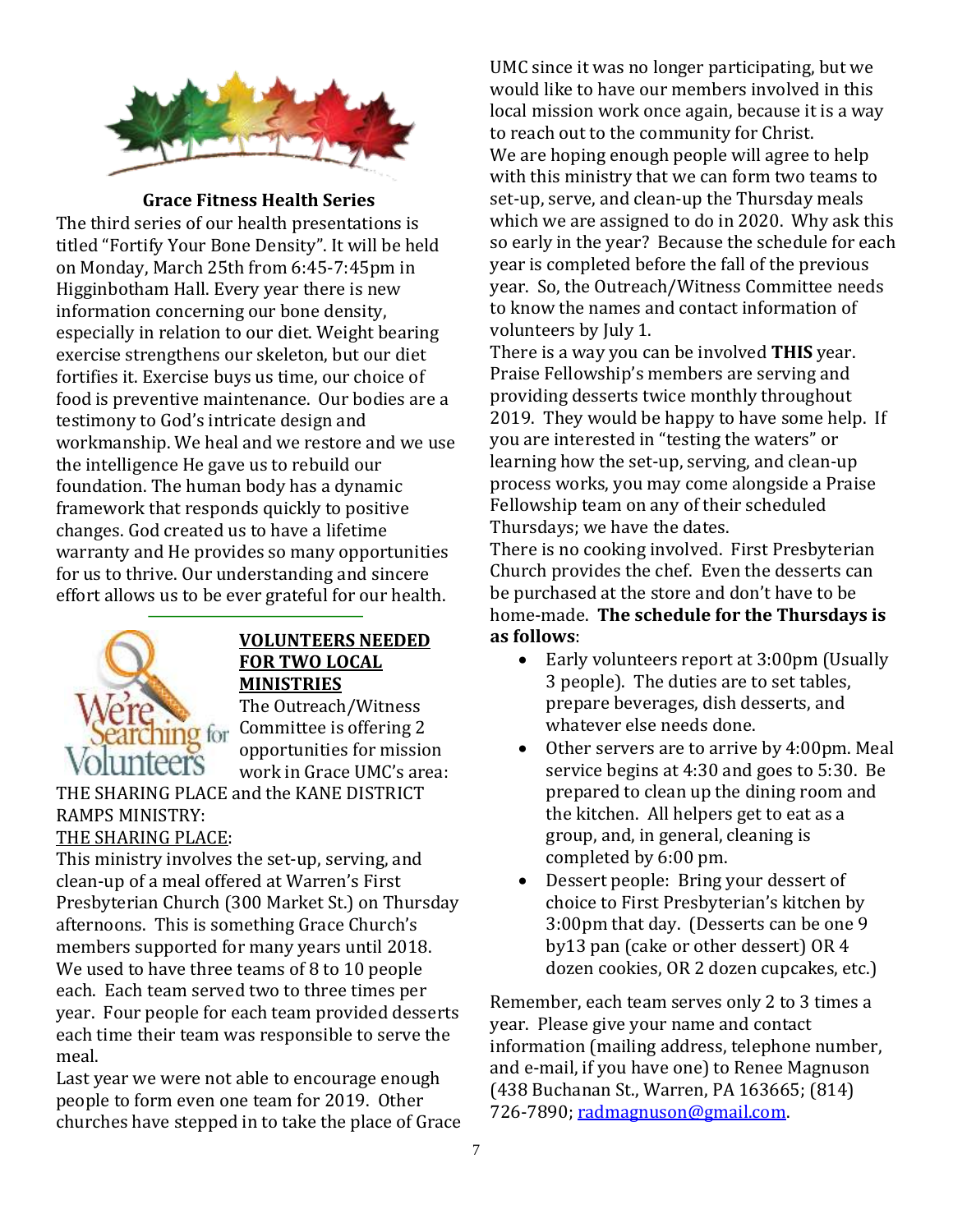Please step sign up, so that Grace UMC can participate in this local mission work once again. The Outreach/Witness Committee

#### KANE DISTRICT RAMP MINISTRY:

How do people in need of a ramp at their residence find out about the Ramp Ministry? In a recent article about the Ramp Ministry, Rev. Jay Tennies said, "Referrals have come from churches, veteran's organizations, social services groups, word of mouth, and even a booth at the Warren County Fair. Ramps have been installed in Warren, McKean, Potter, and Forest Counties." Dean Clough, the volunteer coordinator at Youngsville Evangelical UMC, says volunteers are needed to help assemble and install the ramps. Clough states, "In the past three years, our ministry has completed more than 30 ramps." You don't have to be an expert with tools to assist with the assembly. Another way to help is by providing a simple lunch for the ramp builders on work day.

Work days vary, but the Outreach/Witness Committee coordinator would always have a week's "heads up" if not more time.

We ask that anyone at Grace who would be willing to help with this ministry, please give your name and contact information to either Cherlye Stellato [\(tcstellato@atlanticbb.net\)](mailto:tcstellato@atlanticbb.net) or Renee Magnuson [\(radmagnuson@gmail.com](mailto:radmagnuson@gmail.com)). If you don't have email, please give your information to one of us at church or call us.

Providing ramps for people in need is a blessing to the recipients and to the workers who construct those ramps. Please consider being a blessing to others through this program.

The Outreach/Witness Committee

#### **FOR YOU --- FOR LENT**



Lent begins this year on March 6, Ash Wednesday. The Outreach/Witness Committee has provided Lenten prayer journals titled **"Crucified Glorified"** for your use during this season of the church year. The

booklet presents a scripture passage, a devotion, journaling space, and a suggestion for prayer for each of the 40 days of Lent. You will find **"Crucified Glorified"** on the literature tables in

Higginbotham Hall and at the front entranceway, as well as at the back of the sanctuary. Please help yourself, and feel free to offer one to someone you know or to a visitor to Grace Church. May everyone using this resource draw closer to Christ as a result.

#### **General Fund**

**For: Ginnie Myers By: Patricia & Mark Evans Larry & Kin Nelson**

**For: Ginnie Myers By: Shirley & Stan Pearson**

**For: Ginnie Myers By: Bill & Judy Bunce**

**For: Ginnie Myers By: Gladys Jones**

**For: Nancy Zaffino By: Nancy Johnson**

**For: Nancy Zaffino By: Bill & Darlene Blauser**

**For Nancy Zaffino By: Cindy Lorenzo**

**For: Nancy Zaffino By: Linda, Becky & Shellie Fox**

**Sharing Place For: Ginnie Myers By: Carol Ostergard**

**Music For: Nancy Zaffino By: Carol Ostergard**

**For: Nancy Zaffino By: Friends & Colleagues**

**For: Nancy Zaffino By: Ruth Higginbotham**

**For: Nancy Zaffino By: Cindy & Norm Dziendziel**

**For: Nancy Zaffino By: LuAnn & Denny Munksgard**

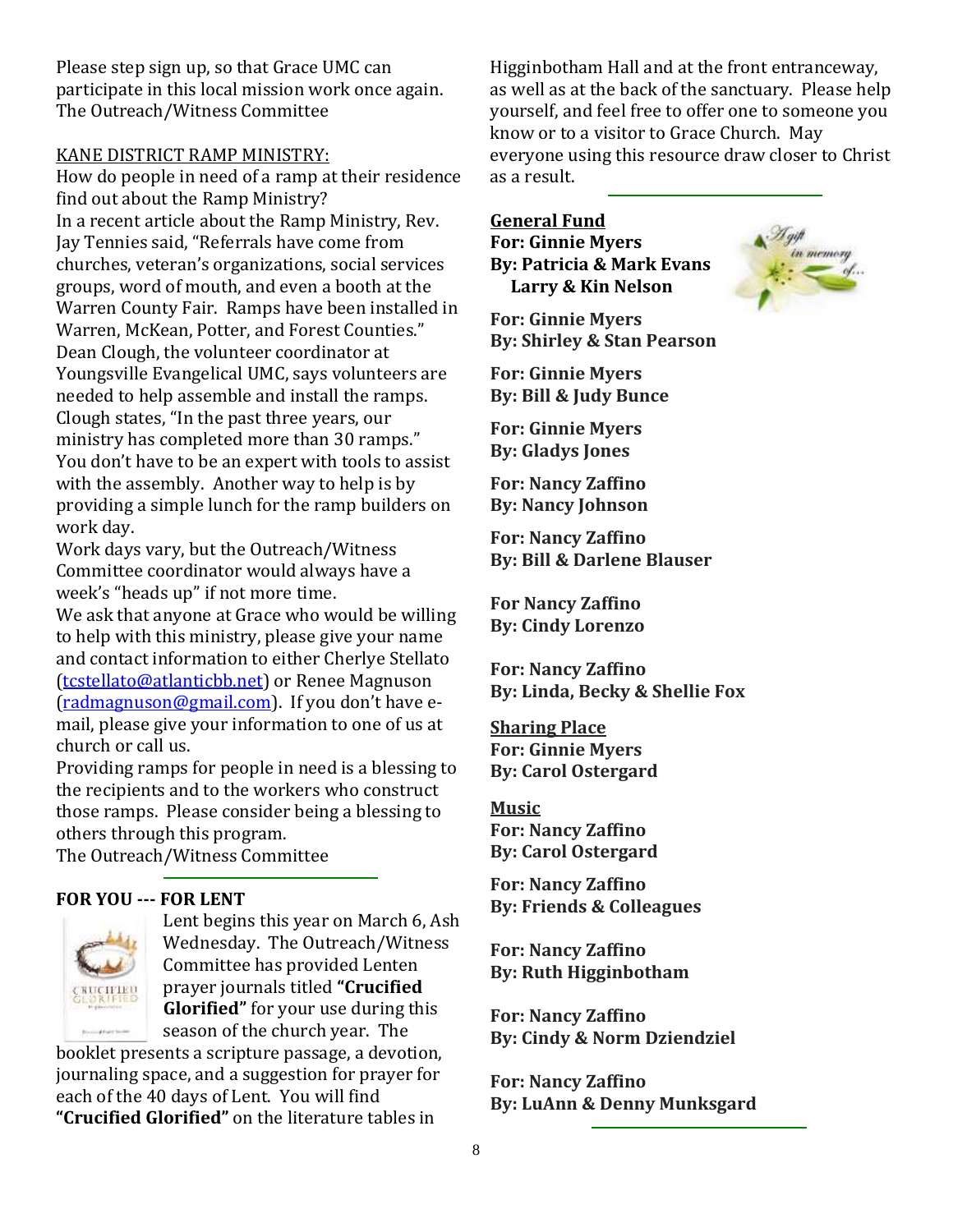

Youth 180 is a youth ministry for any youth grades  $6<sup>th</sup>$  – 12<sup>th</sup> held the third Friday of every month at Grace Church from 6:00 pm to 8:00 pm. Pizza, pop, and snacks will be provided. Open gym, organized activities, board games, rock painting, coloring, Nintendo Wii, and Youth 180 lesson. Bring friends! For more information find us on Facebook under Grace Warren, email [youth180@yahoo.com,](mailto:youth180@yahoo.com) or call 814-688-64445.

# *March Worship Assistants*



*Advisors*: *Sheryl Richards 726-3876 Linda Knapp, 726-1199*

**March 3 –** AJ Slattery & **March 10 –** Kylie Jurkowski & Emma Stimmell **March 17 –** Kylie Jurkowski & **March 24 –** Ryan Egger & Isabella Egger **March 31 –** Charlotte Keeports & AJ Slattery

#### **New Acolyte Class**

The next session of acolyte training classes will begin on Monday, March 11, from approximately 3:45-5:00. We will begin with a snack and a short video, "Chuck Knows Church." The classes continue for at least 3 more Mondays, March 18th, 25th, and April 1. Instruction will include learning about church symbols, the acolyte's code of conduct, church history, and about the sacraments of baptism and communion. We will practice lighting and extinguishing the altar candles, which are symbols of Christ's light. At the last meeting a pizza party will be enjoyed, and all "veteran" acolytes will be invited to attend to get acquainted with the newest members.

If you are in grade 3 or above, and would like to become an acolyte, please register by calling the church office at 723-9440 or Linda Knapp at 726- 1199.

This is an exciting opportunity to serve during our worship at Grace Church.



**Items for the April Newsletter need to be delivered to Mary in the Church office (mary@graceumcwarren.com) by Friday, March 15. Thank you!**



**March 1 – Robert Jones, Jessica Norris March 2 – Amy Stimmell, Ashley Flagella March 3 – Emily Steves, Cheryl Gupta, Pete Smith, Vickie Morrison, Kurt Shafer, Donald Anderson March 4 – Shana Grosch, Korrine Sauers, Alyssa Albaugh, Audrey Wurst March 5 – Becky Hampson, Dean Johnson, Terry Hallock March 6 – Dean Knowlton, Evelyn Phillips, Roman Pearce March 7 – Alyssa Farr March 8 – June Reigard, Alyssa Steves March 9 – Dale Allmendinger II, Tyson Morrison, Kim Johnson March 10 – Hannah Nolan, Andrea Sedon March 11 – Betty Swanson March 12 – Gail Burns, Pat Slattery, Scott Frazier March 15 – Karen Larsen, Joy Wiedmaier March 17 – Larry Conrad March 18 – Brady Grosch, Quincy Nolan, MaKenna Wagner, Mike Card, Amber Buchanan March 19 – Alex Moore, Julia Green March 22 – Anthony Tatarski, Bob Silzle, Gwen Savych, Abigail Mack March 23 – Patricia Amon, Dave Moore March 24 – Randy Moore, Mary Gustafson, Brynn Norris March 27 – Cindy Price, Jan Clark March 29 – Art Anderson, Joyce Yeagle March 30 – Lindsey Vavala, Elena Brocklehurst, Ella Solberg, Brenda Beers**

**March 31 – Avery Wurst**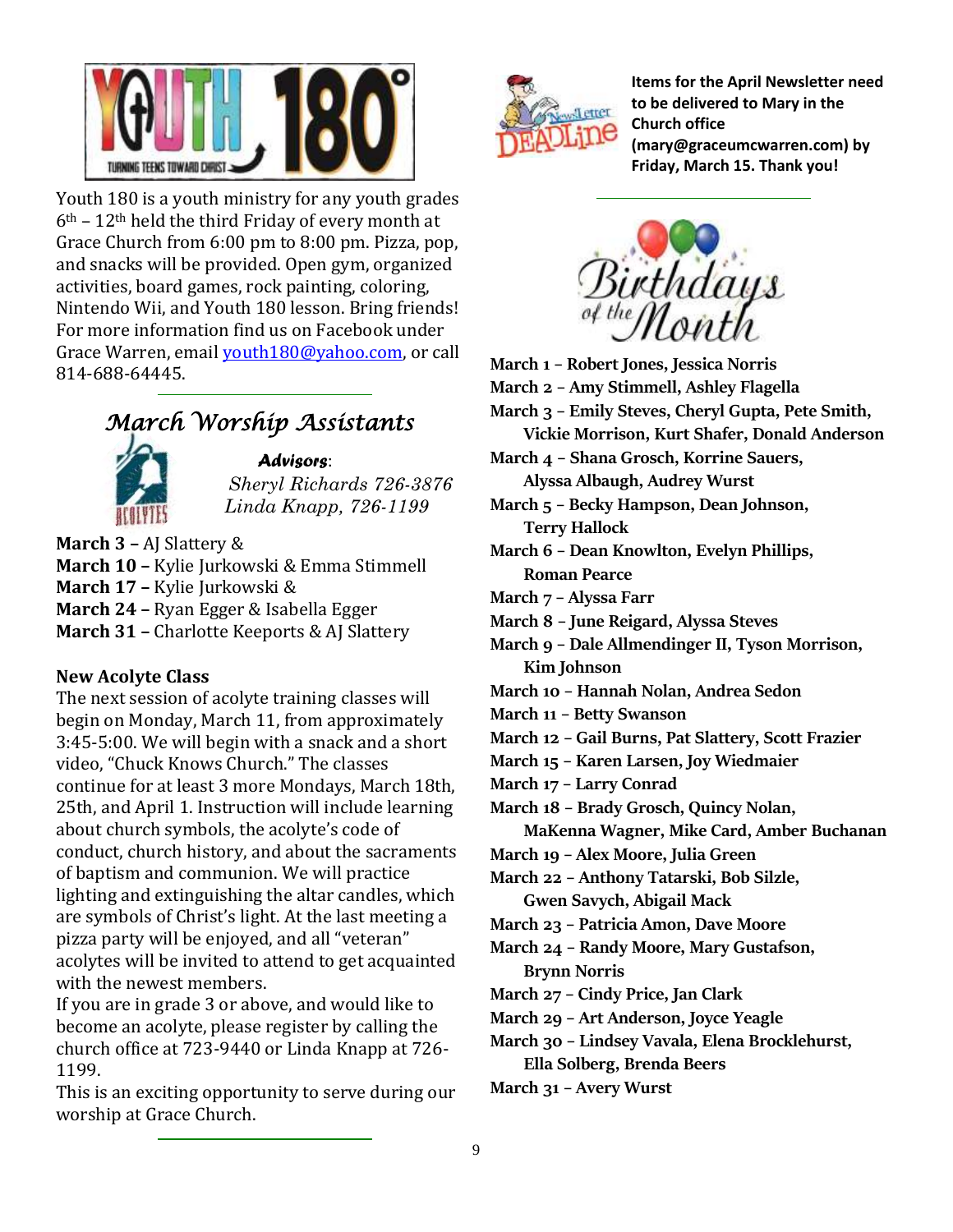

| <b>SUNDAY</b>                                                                                                                                                                                                                                                                                                   | <b>MONDAY</b>                                                                                                                                                                                                                  | <b>TUESDAY</b>                                                                                                                                                                                   | <b>WEDNESDAY</b>                                                                                                                                                                                                                                            | <b>THURSDAY</b>                                                                                                                                               | <b>FRIDAY</b>                                                                                                                                                                                         | <b>SATURDAY</b>                                                  |
|-----------------------------------------------------------------------------------------------------------------------------------------------------------------------------------------------------------------------------------------------------------------------------------------------------------------|--------------------------------------------------------------------------------------------------------------------------------------------------------------------------------------------------------------------------------|--------------------------------------------------------------------------------------------------------------------------------------------------------------------------------------------------|-------------------------------------------------------------------------------------------------------------------------------------------------------------------------------------------------------------------------------------------------------------|---------------------------------------------------------------------------------------------------------------------------------------------------------------|-------------------------------------------------------------------------------------------------------------------------------------------------------------------------------------------------------|------------------------------------------------------------------|
| 3<br>4<br>8:30/9:30/11:00 a<br>1:15 p Fitness Class<br>5:15 p Christian Yoga<br>Worship<br>6:00 p Gym Reserved<br>9:00 a Children's<br>Choir<br>6:00 p Youth Group<br>6:30 p Habitat for<br>9:30 a Adult Sunday<br>School<br>Humanity<br>9:45 a Sunday School<br>6:45 p SPRC<br>7:00 p Eaton Parlor<br>Reserved |                                                                                                                                                                                                                                | 5<br>9:00 a Disciple IV<br>11:15 a Staff Meeting<br>5:15 p Healing<br>Christian Yoga<br>6:00 p Pickleball<br>6:30 p Daycare &<br>Preschool Open<br>House<br>7:00 p Women's<br><b>Bible Study</b> | 6 Ash Wednesday<br>7:00 a Men's Prayer<br><b>Breakfast</b><br>9:00 a Women's<br>Bible Study<br>1:15 p Fitness Class<br>5:15 p Christian Yoga<br>6:00 p Handbells<br>7:00 p Ash<br>Wednesday Service<br>7:00 p Choir<br>7:00 p Gym Resv.<br>8:15 p Madrigals | $\overline{7}$<br>5:00 p Caregivers'<br>Support Group<br>5:30 p Cub Scouts<br>6:00 p Pickleball<br>6:30 p Disciple IV<br>7:00 p AseraCare                     | 10:00 a Yarn<br>Angels<br>12:15 p Christian<br>Yoga                                                                                                                                                   | $\overline{2}$<br>10:30a<br>Higginbotham<br><b>Hall Reserved</b> |
|                                                                                                                                                                                                                                                                                                                 |                                                                                                                                                                                                                                |                                                                                                                                                                                                  |                                                                                                                                                                                                                                                             |                                                                                                                                                               | 8<br>10:00 a Yarn<br>Angels<br>12:15 p Christian<br>Yoga                                                                                                                                              | 9<br>10:30 a Wesley<br>Parlor Reserved                           |
| 10<br>8:30/9:30/11:00 a<br>Worship<br>9:00 a Children's<br>Choir<br>9:30 a Adult Sunday<br>School<br>9:45 a Sunday School<br>12:00 p Girl Scouts -<br>Soup and Pie<br>6:00 $p$ 4 <sup>th</sup> of July<br>Committee                                                                                             | 11<br>1:15 p Fitness Class<br>5:15 p Christian Yoga<br>6:00 p Gym Reserved<br>6:00 p Youth Group<br>6:00 p Childcare<br>7:00 p Finance<br>7:00 p Worship<br>7:00 p Eaton Parlor<br>Reserved                                    | 12<br>9:00 a Disciple IV<br>5:15 p Healing<br>Christian Yoga<br>6:00 p Pickleball<br>7:00 p Property<br><b>Trustees</b><br>7:00 p Women's<br>Bible Study                                         | 13<br>7:00 a Men's Prayer<br>Breakfast<br>9:00 a Women's<br><b>Bible Study</b><br>1:15 p Fitness Class<br>5:15 p Christian Yoga<br>6:00 p Handbells<br>7:00 p Girl Scouts<br>7:00 p Choir<br>7:00 p Gym Resv.<br>8:15 p Madrigals                           | 14<br>5:30 p Cub Scouts<br>6:00 p Pickleball<br>6:30 p Disciple IV                                                                                            | 15<br>10:00 a Yarn<br>Angels<br>12:15 p Christian<br>Yoga<br>5:30 p Youth 180!                                                                                                                        | 16                                                               |
| 17<br>8:30/9:30/11:00 a<br>Worship<br>9:00 a Children's<br>Choir<br>9:30 a Adult Sunday<br>School<br>9:45 a Sunday School<br>12:00 p New<br>Member Interest<br>Meeting<br>4:00 p Watson Home                                                                                                                    | 18<br>12:00 p Caregivers'<br>Support Group<br>1:15 p Fitness Class<br>5:15 p Christian Yoga<br>6:00 p Gym Reserved<br>6:00 p Youth Group<br>7:00 p Outreach/<br>Witness<br>7:00 p Education<br>7:00 p Eaton Parlor<br>Reserved | 19<br>9:00 a Disciple IV<br>9:00 a Ruth M.<br><b>Smith Center Circle</b><br>5:15 p Healing<br>Christian Yoga<br>6:00 p Pickleball<br>7:00 p Women's<br><b>Bible Study</b>                        | 20<br>7:00 a Men's Prayer<br><b>Breakfast</b><br>9:00 a Women's<br>Bible Study<br>1:15 p Fitness Class<br>4:30 p Wesley<br>Parlor Reserved<br>5:15 p Christian Yoga<br>6:00 p Handbells<br>7:00 p Choir<br>7:00 p Gym Resv.<br>8:15 p Madrigals             | 21<br>5:30 p Cub Scouts<br>6:00 p Pickleball<br>6:30 p Disciple IV                                                                                            | 22<br>10:00 a Yarn<br>Angels<br>12:15 p Christian<br>Yoga<br>6:00 p Family<br>Movie Night                                                                                                             | 23                                                               |
| 24<br>8:30/9:30/11:00 a<br>Worship<br>9:00 a Children's<br>Choir<br>9:30 a Adult Sunday<br>School<br>9:45 a Sunday School<br>$6:00$ p $4th$ of July<br>Committee                                                                                                                                                | 25<br>1:15 p Fitness Class<br>5:15 p Christian Yoga<br>6:00 p Gym Reserved<br>6:00 p Youth Group<br>7:00 p Eaton Parlor<br>Reserved                                                                                            | 26<br>9:00 a Disciple IV<br>5:15 p Healing<br>Christian Yoga<br>6:00 p Pickleball<br>7:00 p Women's<br><b>Bible Study</b>                                                                        | 27<br>7:00 a Men's Prayer<br>Breakfast<br>9:00 a Women's<br><b>Bible Study</b><br>1:15 p Fitness Class<br>5:15 p Christian Yoga<br>6:00 p Handbells<br>7:00 p Girl Scouts<br>7:00 p Choir<br>7:00 p Gym Resv.<br>8:15 p Madrigals                           | 28<br>6:00 p Pickleball<br>6:30 p Disciple IV                                                                                                                 | 29<br>10:00 a Yarn<br>Angels<br>12:15 p Christian<br>Yoga                                                                                                                                             | 30                                                               |
| 31<br>10:00 a Worship<br>11:00 a Baked Potato/<br>Dessert Bar Lunch<br>2:00 p Higginbotham<br>Hall & Gym Resv.                                                                                                                                                                                                  |                                                                                                                                                                                                                                |                                                                                                                                                                                                  |                                                                                                                                                                                                                                                             | <b>CARE WITH</b><br><b>GRACE DAYCARE</b><br>is open daily from<br>6:30 am to 6:00<br>pm located on the<br>second-floor<br>parking lot side and<br>in the gym. | <b>PROMISE</b><br><b>PRESCHOOL</b><br>is open Monday,<br>Wednesday, and<br>Thursday from 9-<br>11:30 am (3-year-<br>olds) and $12:30 -$<br>3:00 pm (4- year-<br>olds) located on<br>the ground floor. |                                                                  |